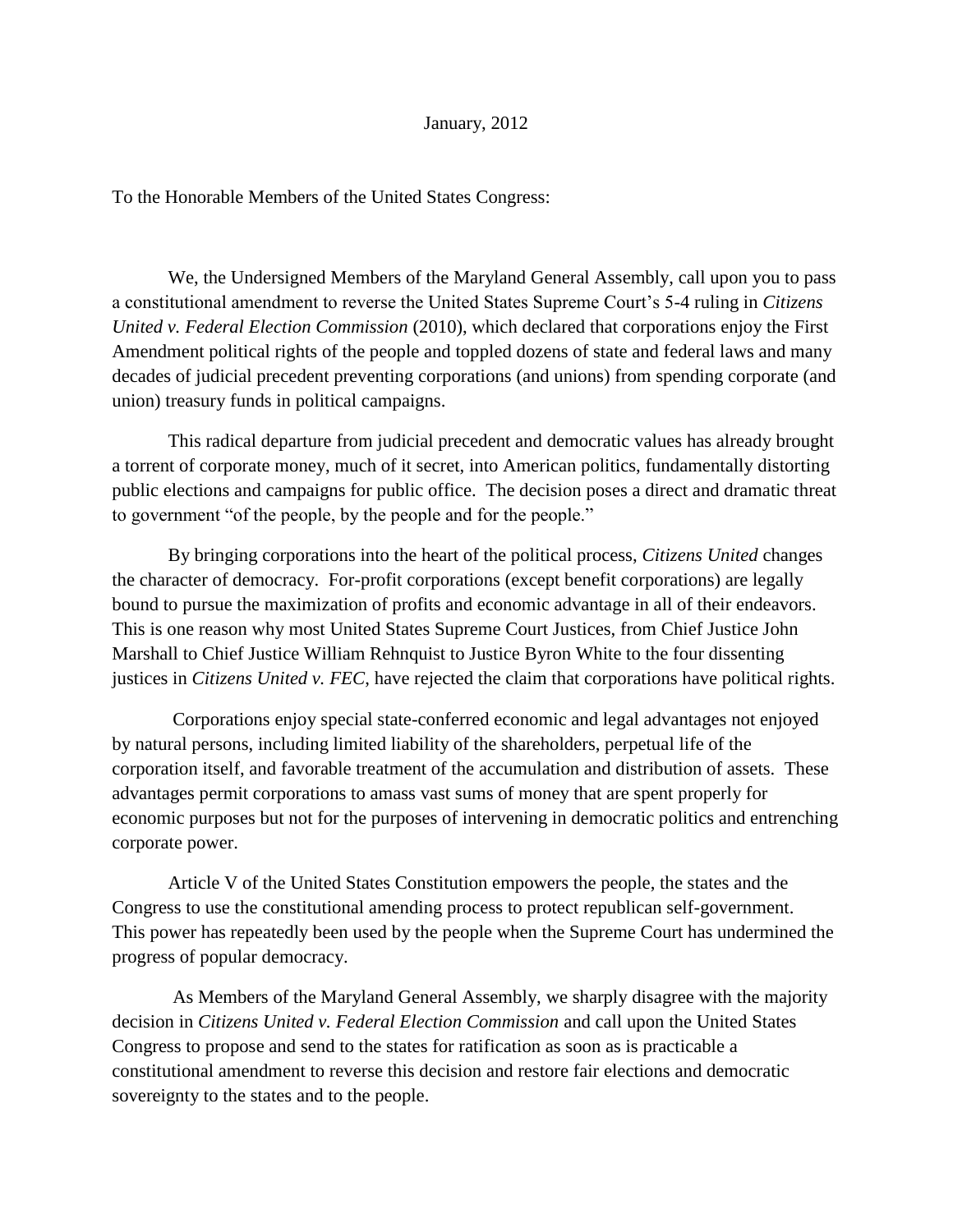| Del. Aisha Braveboy    | Del. Geraldine Valentino- | Del. Luke Clippinger            |
|------------------------|---------------------------|---------------------------------|
| Del. Alfred Carr       | Smith                     | Del. Maggie McIntosh            |
| Del. Ana Sol Gutierrez | Del. Guy Guzzone          | Del. Marvin Holmes              |
| Del. Anne Healey       | Del. Hattie Harrison      | Del. Mary Dulany-James          |
| Del. Anne Kaiser       | Del. Heather Mizeur       | Del. Mary Washington            |
| Del. Ariana Kelly      | Del. James Gilchrist      | Del. Melvin Stukes              |
| Del. Aruna Miller      | Del. James Hubbard        | Del. Michael Summers            |
| Del. Barbara Frush     | Del. James Malone         | Del. Michael Weir               |
| Del. Benjamin Kramer   | Del. James Proctor        | Del. Norman Conway              |
| Del. Bonnie Cullison   | Del. Jay Walker           | Del. Pamela Beidle              |
| Del. Brian Feldman     | Del. Jill Carter          | Del. Peter Hammen               |
| Del. Brian McHale      | Del. Jon Cardin           | Del. Peter Murphy               |
| Del. C.T. Wilson       | Del. John Olszewski       | Del. Roy George                 |
| Del. Cheryl Glenn      | Del. John Wood            | Del. Rudolph Cane               |
| Del. Craig Zucker      | Del. Jolene Ivey          | Del. Sam Arora                  |
| Del. Curt Anderson     | Del. Joseline Pena-Melnyk | Del. Sandy Rosenberg            |
| Del. Dan Morhaim       | Del. Joseph Minnick       |                                 |
|                        | Del. Joseph Vallario      | Del. Shane Pendergrass          |
| Del. Dana Stein        | Del. Justin Ross          | Del. Shane Robinson             |
| Del. Doyle Niemann     | Del. Kathleen Dumais      | Del. Shaw Tarrant               |
| Del. Elizabeth Bobo    | Del. Keiffer Mitchell     | Del. Sheila Hixson              |
| Del. Emmett Burns      | Del. Keith Haynes         | Del. Shirley Nathan-<br>Pulliam |
| Del. Eric Leudtke      | Del. Kirill Reznick       | Del. Stephen Lafferty           |
| Del. Frank Turner      | Del. Kris Valderama       | Del. Steven DeBoy               |
| Del. Galen Clagett     | Del. Kumar Barve          | Del. Susan Lee                  |